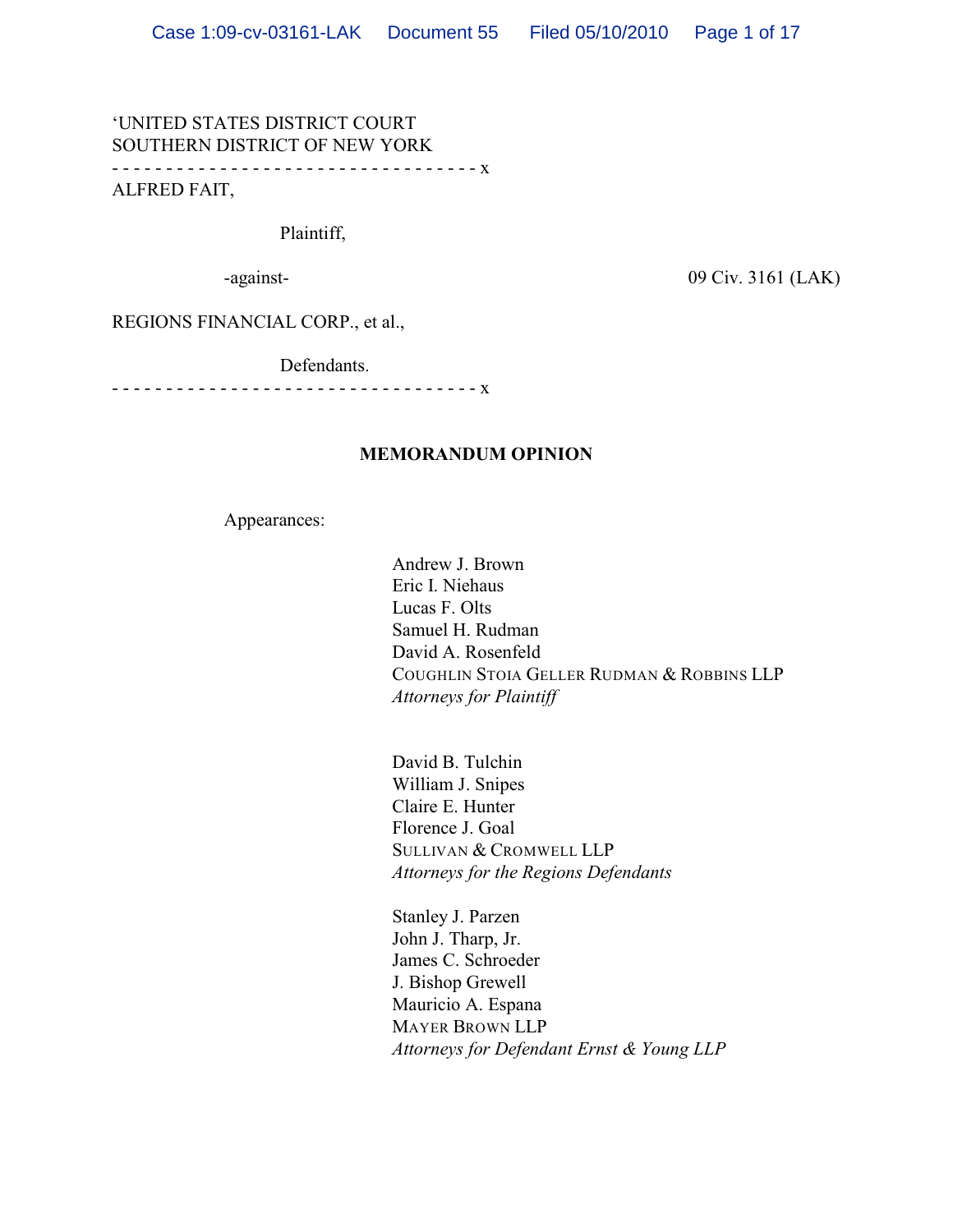LEWIS A. KAPLAN, *District Judge.*

This is a purported class action for alleged violations of the Securities Act of 1933 (the "Securities Act") by a bank holding company, its subsidiary, its directors, its auditor, and the investment banks that underwrote its April 2008 offering of Trust Preferred Securities (the "Offering"). The amended complaint alleges that the registration statement and prospectus supplement for the offering (the "Offering Documents") were false and misleading because they incorporated by reference financial statements that overstated goodwill and underestimated loan loss reserves. The matter is before the Court on defendants' motions to dismiss for failure to state a claim upon which relief may be granted.

#### *Facts*

## *The Parties*

Plaintiff Alfred Fait acquired Trust Preferred Securities pursuant or traceable to the Offering Documents.<sup>1</sup> On April 1, 2009, he filed the initial complaint through Coughlin, Stoia, Geller, Rudman & Robbins LLP (the "Coughlin Firm").<sup>2</sup> Pursuant to the Private Securities Litigation Reform Act of 1995 ("PSLRA"), this Court subsequently entered an order providing that a lead plaintiff could file an amended complaint within sixty days of his or her appointment.<sup>3</sup>

- 
- DI 1.
- 3

1

DI 34, Am. Cpt. ¶ 32.

The PSLRA sets out a procedure for appointing lead plaintiff in "each private action arising under the [Securities Act] that is brought as a plaintiff class action pursuant to the Federal Rules of Civil Procedure." 15 U.S.C. §§ 77z-1(a)(1). Once the lead plaintiff is appointed, he or she retains lead counsel subject to the court's approval. *Id.* §§ 77z-1(a)(3)(B)(v).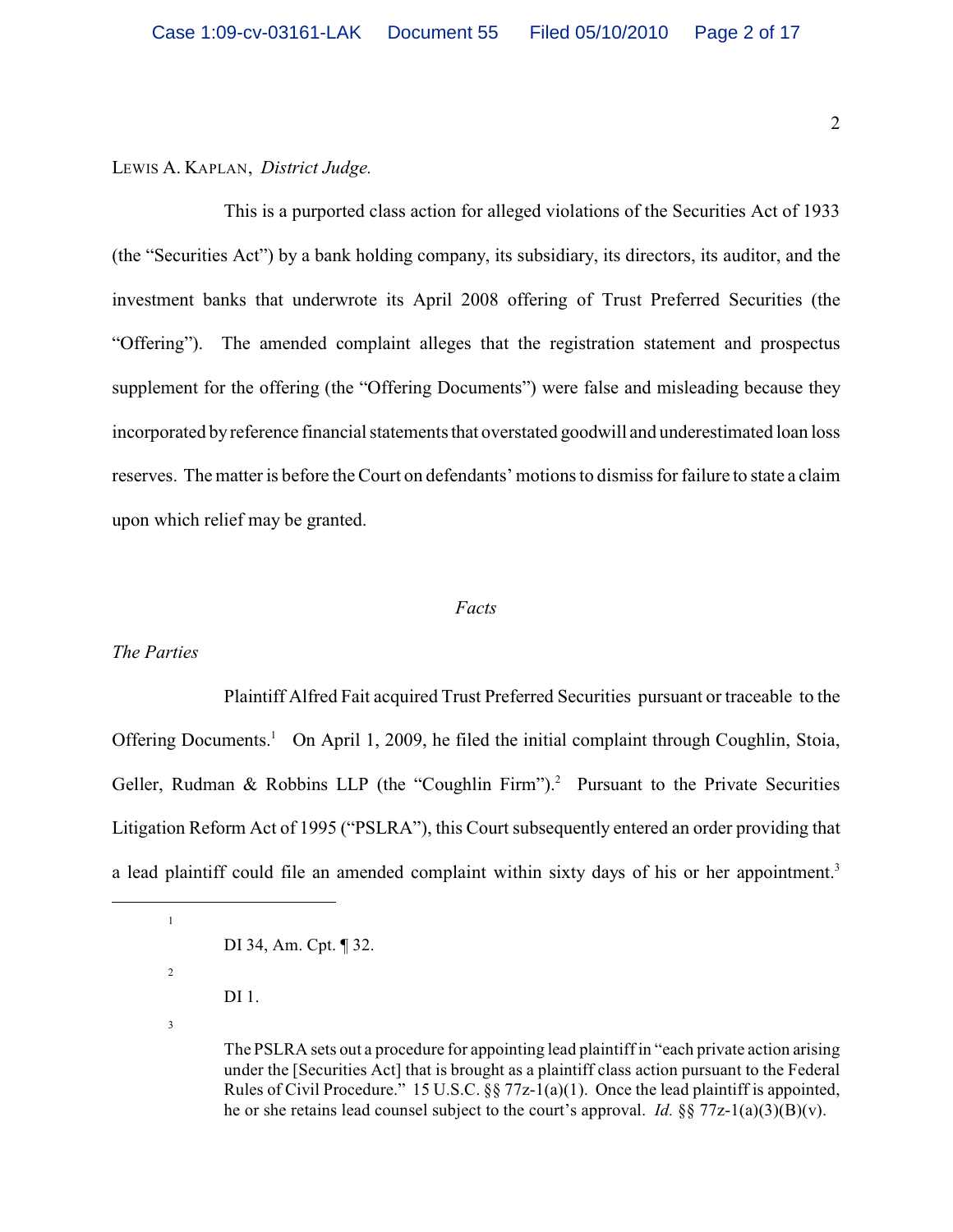Howard M. Rensin, trustee, later filed a motion to be appointed lead plaintiff and for approval of the Coughlin Firm as lead counsel, which this Court granted on June 30, 2009.<sup>4</sup> Rensin, however, took no further action. Instead, on August 28, 2009, the Coughlin Firm filed the amended complaint on behalf of Fait, incorrectly asserting that Fait had been appointed lead plaintiff.<sup>5</sup>

 Defendants argue that Fait's amended complaint is a nullity because Fait has no authority to prosecute the action under the PSLRA.<sup>6</sup> Plaintiff rejoins that defendants' argument was mooted by Rensin's November 2, 2009 filing of a "corrected" complaint, $\alpha$  which "merely corrects" ... scrivener's errors concerning the identit [y] of Lead Plaintiff."<sup>8</sup> While the failure of counsel to keep track of whom they are representing is disquieting, the Court will proceed on the assumption that the Coughlin Firm filed the amended complaint on Rensin's behalf.

Defendant Regions Financial Corporation ("Regions") is a Delaware corporation and a regional bank holding company with its principal executive offices in Birmingham, Alabama. Defendant Regions Financing Trust III (the "Trust") is a Delaware statutory trust, a wholly owned subsidiary of Regions, and the issuer of the Trust Preferred Securities.

Each of the individual defendants was a member of the board of directors of Regions in 2008 and signed the Offering Documents and Regions' 2007 Form 10-K, which the Offering

<sup>4</sup> *See* DI 16; DI 23. 5 *See* DI 34, Am. Cpt. ¶ 32. 6 *See* Regions Mem. at 21. 7 *See* DI 44. 8 Pl. Mem. at 3 n.2.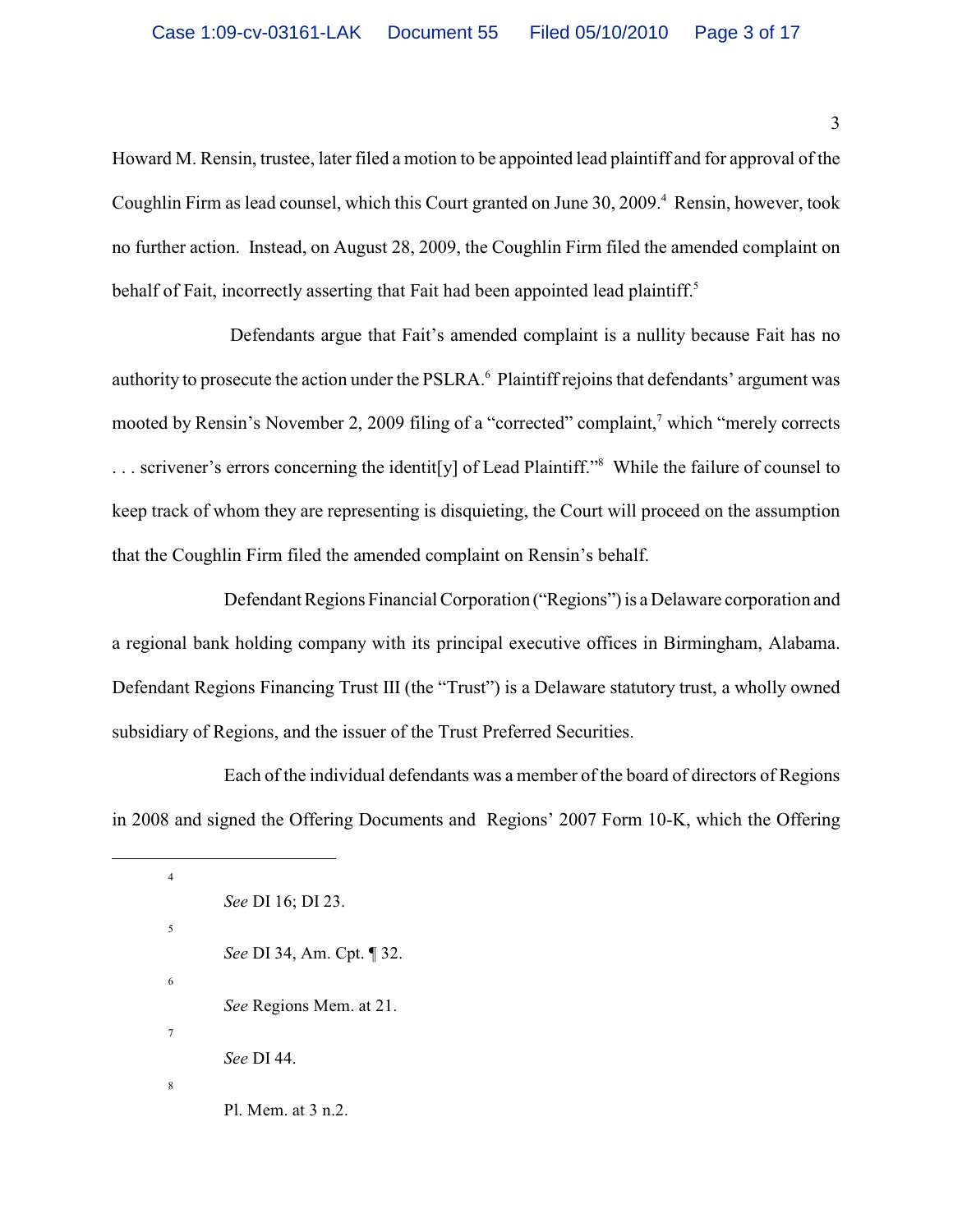Documents incorporated by reference.<sup>9</sup>

Defendant Ernst & Young LLP ("E&Y") is an accounting firm that served as Regions' auditor. E&Y certified a portion of the registration statement and the financial statements in Regions' 2007 10-K. The registration statement incorporated by reference E&Y's audit opinions of Regions.<sup>10</sup>

# *Regions' Acquisition of AmSouth*

In May 2006, Regions announced an agreement to acquire AmSouth Corporation ("AmSouth"), another bank holding company. The deal closed in November 2006.<sup>11</sup> The merger proxy statement disclosed that AmSouth's assets would be recorded at their fair value at the time of the acquisition. It disclosed also that "[a]ny excess of purchase price over the net fair value of AmSouth assets and liabilities is recorded as goodwill (excess purchase price)."<sup>12</sup> Regions' balance sheet thereafter reflected \$6.2 billion of goodwill in connection with the acquisition.<sup>13</sup>

*The Offering*

On April 28, 2008, the Trust issued 13.8 million shares of Trust Preferred Securities

9 Am. Cpt. ¶¶ 3, 34-48, 109. 10 *Id.* ¶ 58. 11 *Id.* ¶¶ 68, 73. 12 *Id.* ¶ 69. 13 *Id.* ¶ 152.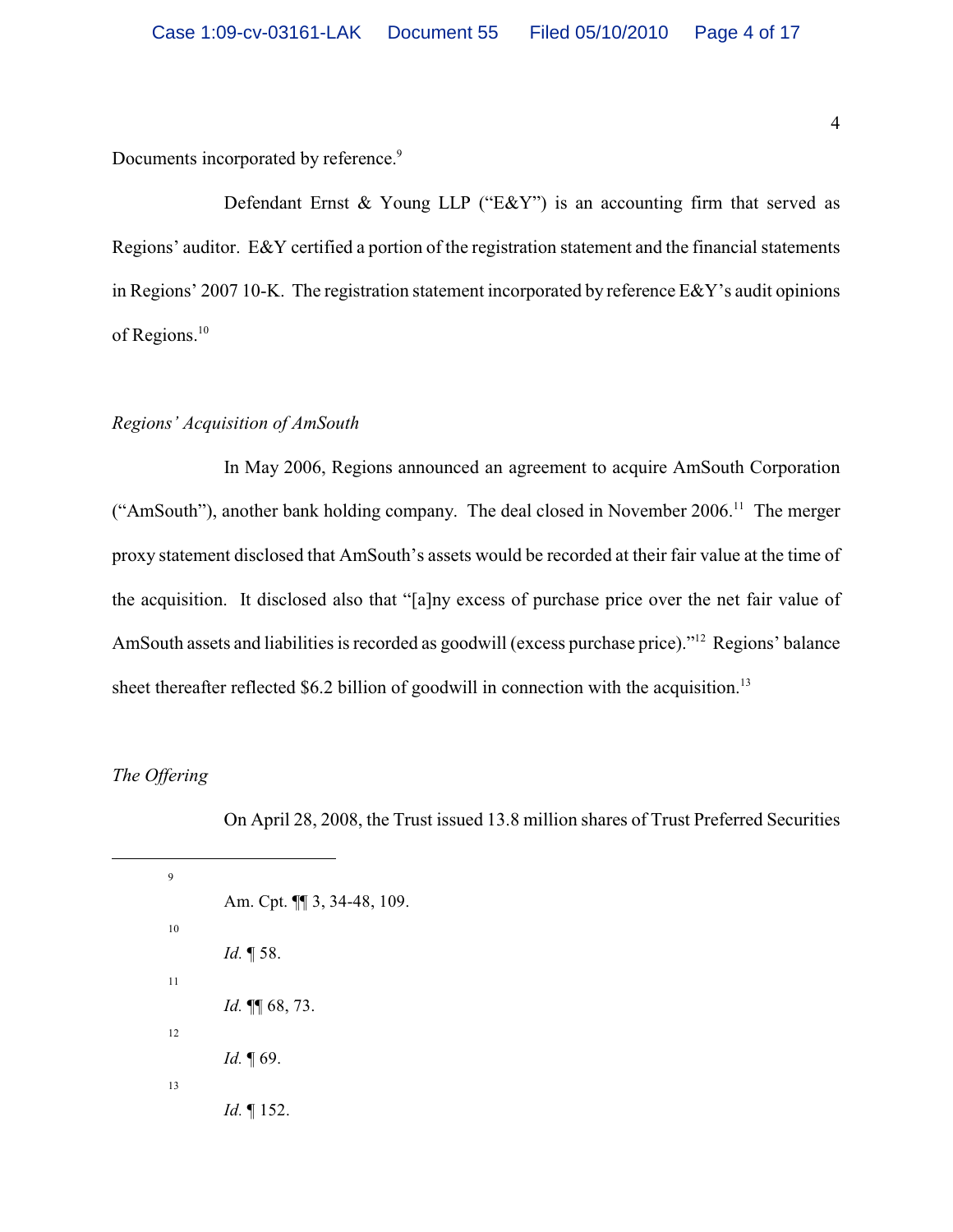– "hybrid" securities that have characteristics of both equity and debt – at \$25 per share in a registered public offering.<sup>14</sup> The Offering Documents incorporated by reference Regions' 2007 Report on Form 10-K and other Securities and Exchange Commission ("SEC") filings Regions had made before April 28, 2008.<sup>15</sup>

# *The Amended Complaint*

The amended complaint alleges that the Offering Documents were "negligently false and misleading" because they incorporated by reference Regions' 2007 10-K, which allegedly contained misstatements concerning Regions' goodwill and loan loss reserves.<sup>16</sup> It alleges that over seventy-one percent of the reported fair value of AmSouth's assets at the time of the acquisition was attributable to AmSouth's loan portfolio, which was "grossly overstated due to its gross understatement of loan loss reserves."<sup>17</sup> It further contends that Regions "did not write down any of the massive goodwill" it recorded in its 2007 10-K "despite growing evidence indicating that serious problems existed at the time of the acquisition with AmSouth's loan portfolio."<sup>18</sup> The amended complaint alleges also that Regions "only marginally increased its loan loss reserves"

| 14 |                             |
|----|-----------------------------|
|    | <i>Id.</i> <b>11</b> 3, 25. |
| 15 |                             |
|    | <i>Id.</i> $\P\P$ 16, 18.   |
| 16 |                             |
|    | <i>Id.</i> $\P$ 104.        |
| 17 |                             |
|    | <i>Id.</i> $\P$ 153.        |
| 18 |                             |
|    | <i>Id.</i> $\P\P$ 10, 154.  |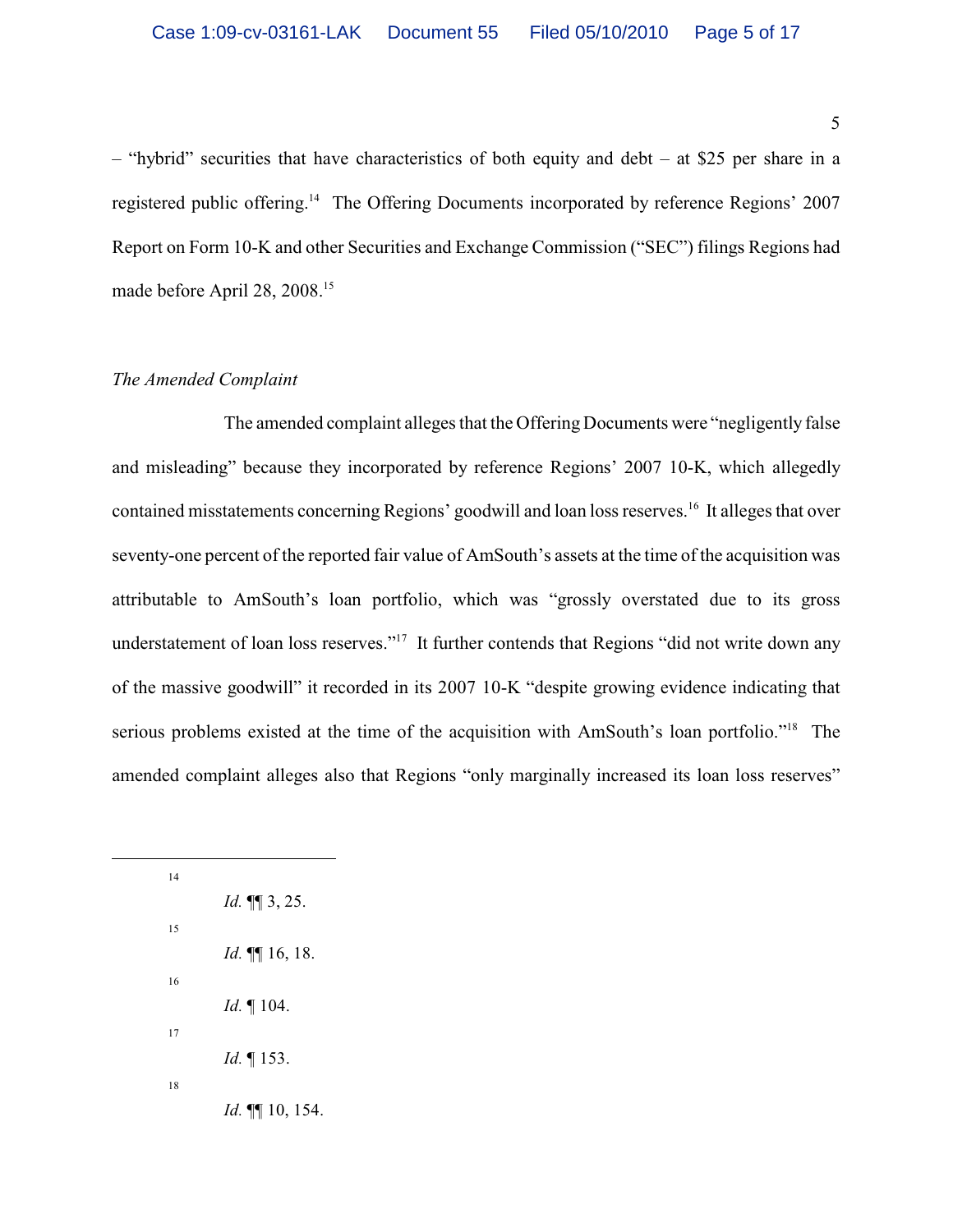despite "the high risk of loss inherent in its mortgage loan portfolio."<sup>19</sup>

The amended complaint further alleges that the Offering Documents misstated that Regions' goodwill valuation and provision for loan loss reserves complied with generally accepted accounting principles ("GAAP") and the Sarbanes-Oxley Act ("SOX"). It claims as well that E&Y falsely certified that Regions' financial results complied with GAAP and that E&Y's audits complied with generally accepted accounting standards ("GAAS").

The Regions defendants<sup>20</sup> and E&Y each move to dismiss the amended complaint, principally on the ground that plaintiff has failed to allege actionable misstatements or omissions.

# *Analysis*

### *I. Legal Standard*

In deciding a motion to dismiss, a court ordinarily accepts as true all well-pleaded factual allegations and draws all reasonable inferences in the plaintiff's favor.<sup>21</sup> In order to survive such a motion, however, "the plaintiff must provide the grounds upon which [its] claim rests through factual allegations sufficient 'to raise a right to relief above the speculative level."<sup>22</sup> Although such motions are addressed to the face of the pleadings, the court may consider also documents attached

19

20

21

22

*ATSI Commc'ns, Inc. v. Shaar Fund, Ltd.*, 493 F.3d 87, 98 (2d Cir. 2007) (quoting *Bell Atl. Corp. v. Twombly*, 550 U.S. 544, 555 (2007)); *see also Ashcroft v. Iqbal*, 129 S. Ct. 1937, 1949 (2009) (declining to limit *Twombly* to antitrust cases).

*Id.* ¶¶ 10, 168.

The Regions defendants are Regions, the Trust, and the individual defendants.

*See Levy v. Southbrook Int'l Invs., Ltd.*, 263 F.3d 10, 14 (2d Cir. 2001).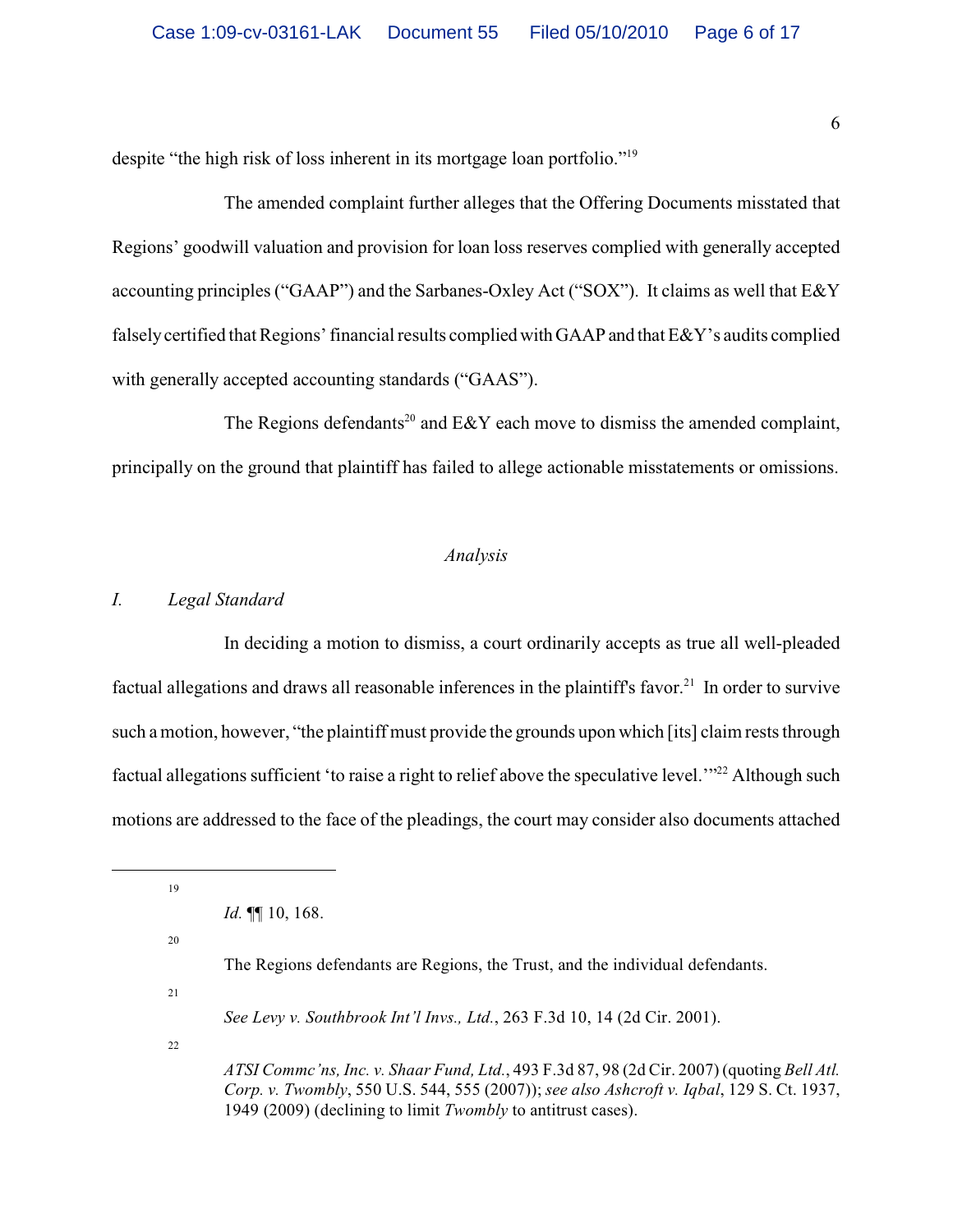to or incorporated by reference in the amended complaint as well as legally required public disclosure documents and documents possessed by or known to the plaintiff upon which it relied in bringing the suit. $^{23}$ 

Sections 11 and  $12(a)(2)$  are "Securities Act siblings with roughly parallel elements."<sup>24</sup> Section 11 applies to registration statements while Section 12 applies to prospectuses or oral communications connected with a sale.<sup>25</sup> "Collectively, the language of sections 11 and  $12(a)(2)$  creates three potential bases for liability based on registration statements and prospectuses filed with the SEC: (1) a misrepresentation; (2) an omission in contravention of an affirmative legal disclosure obligation; and (3) an omission of information that is necessary to prevent existing disclosures from being misleading."<sup>26</sup> Section 15 creates liability for individuals or entities that "control<sup>[led]</sup> any person liable" under Section 11 or 12.<sup>27</sup>

# *II. Existence of Actionable Misstatements or Omissions*

The amended complaint alleges that the Offering Documents contained false and misleading statements regarding Regions' (1) goodwill and loan loss reserves and (2) maintenance

<sup>23</sup> *ATSI Commc'ns, Inc.*, 493 F.3d at 98; *Rothman v. Gregor*, 220 F.3d 81, 88 (2d Cir. 2000) (citing *Cosmas v. Hassett*, 886 F.2d 8, 13 (2d Cir. 1989)); *Kramer v. Time Warner, Inc.*, 937 F.2d 767, 774 (2d Cir. 1991)). 24 *In re Morgan Stanley Info. Fund Sec. Litig.*, 592 F.3d 347, 358-59 (2d Cir. 2010). 25 *Id.* 26 *Id.* 27 *Id.* (quoting 15 U.S.C. § 770).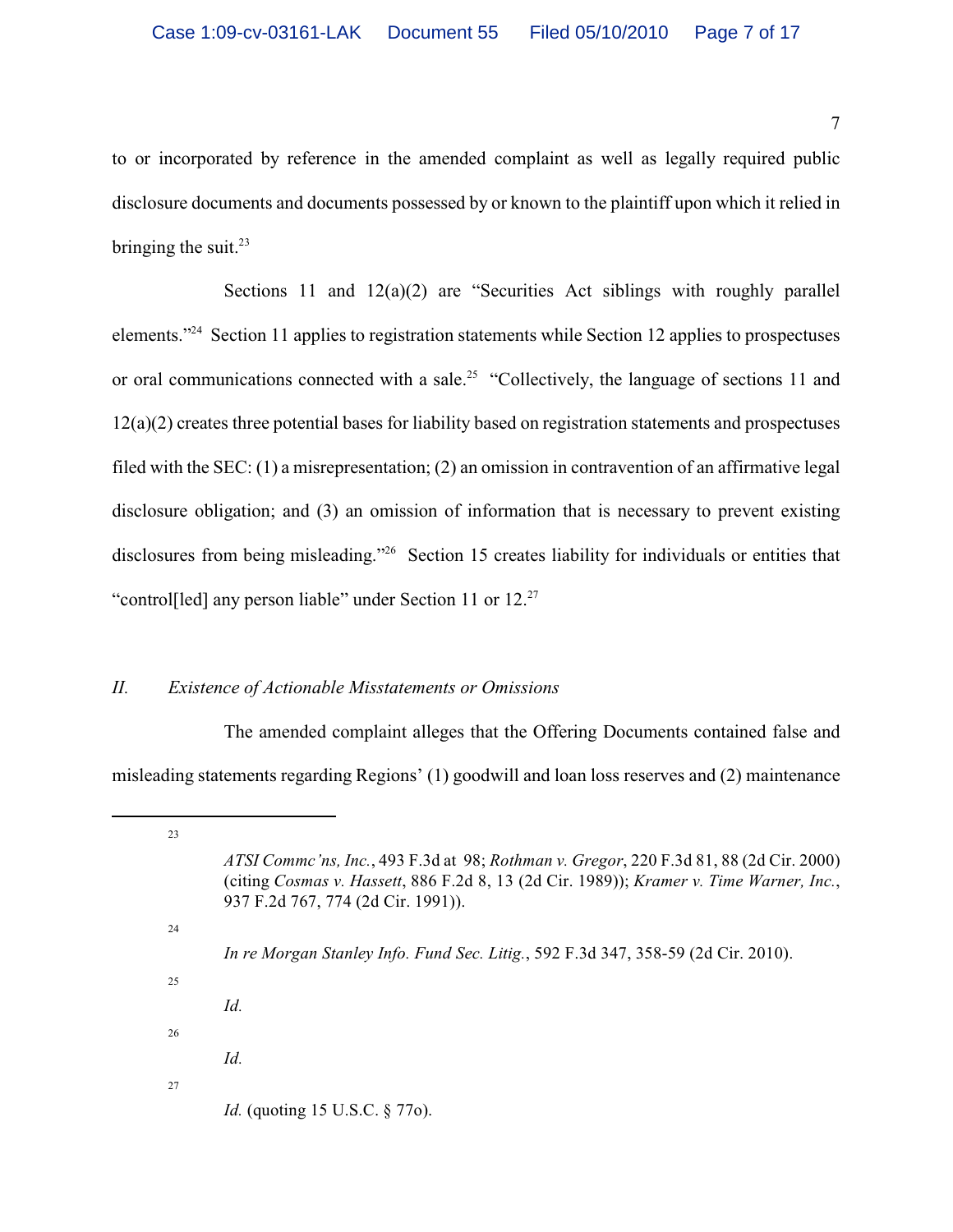of "effective internal control over financial reporting" pursuant to SOX.<sup>28</sup>

### *A. Goodwill and Loan Loss Reserves*

Plaintiff asserts that Regions' 2007 Form 10-K, which the Offering Documents incorporated by reference, overstated goodwill in connection with Regions' 2006 acquisition of AmSouth and understated the expected losses in Region's loan portfolio. It alleges also that the 10- K was not "prepared in conformity with  $GAAP^{329}$  because the company's goodwill valuation allegedly was stale and its loan loss reserves were "inadequate" at the time of the Offering.<sup>30</sup> Defendants rejoin that Regions' goodwill and loan losses were opinions or judgments about future events, not statements of fact, and therefore cannot constitute actionable misrepresentations.

 In order to state a claim under the Securities Act, the amended complaint must allege a misstatement or omission of fact. An opinion is actionable under Section 11 or 12 only if the complaint alleges that the speaker did not truly hold the opinion at the time it was issued. $31$ 

28

29

*Id.* ¶ 142.

30

The amended complaint likewise alleges that  $E\&Y$ 's audit opinion falsely stated that Regions' 2007 financial statements satisfied GAAP and that E&Y's audits complied with GAAS.

31

*In re Lehman Bros. Sec. & ERISA Litig.*, No. 09 MD 2017 (LAK), \_\_ F. Supp. 2d \_\_, 2010 WL 545992, at \*6 (S.D.N.Y. Feb. 17, 2010); *see also Virginia Bankshares, Inc. v. Sandberg*, 501 U.S. 1083, 1092-96, 111 S. Ct. 2749 (1991); *In re AOL Time Warner Sec. & ERISA Litig.*, 381 F. Supp. 2d 192, 243-44 (S.D.N.Y. 2004).

Am. Cpt. ¶ 192.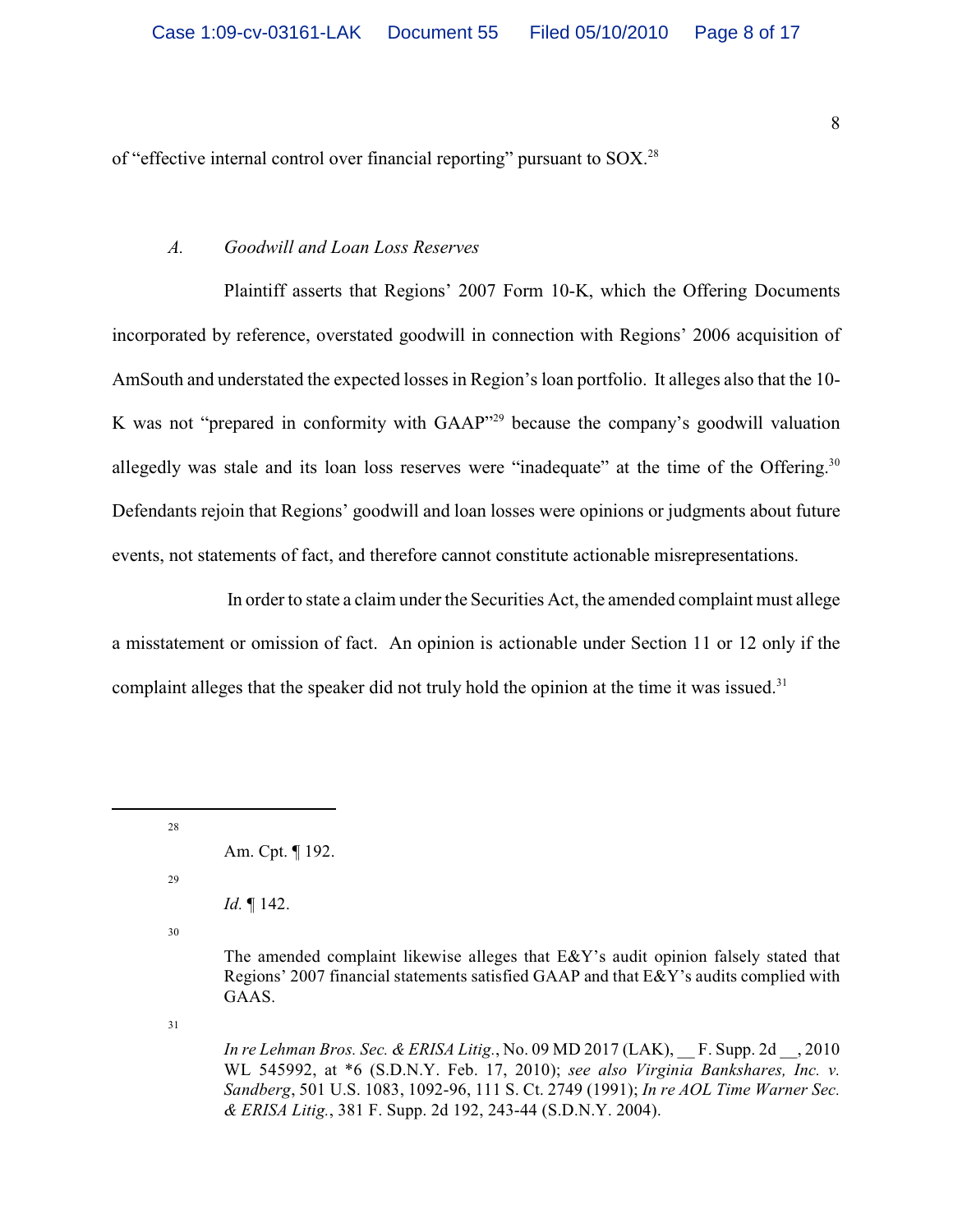# *1. Goodwill*

When one company acquires another, GAAP requires that it book any excess of the purchase price over the fair value of the assets acquired as goodwill, or "excess purchase price."<sup>32</sup> According to Financial Accounting Standards Board's Statement of Financial Accounting Standards No. 142 ("SFAS 142"), the value of goodwill thereafter should be tested for impairment at least annually and "more frequently if events or changes in circumstances indicate that the asset[s] might be impaired."<sup>33</sup> Thus, goodwill should be tested if a significant adverse change in the company's business climate "more likely than not would reduce the fair value of a reporting unit<sup>[34]</sup> below its carrying amount."<sup>35</sup>

Regions booked \$6.2 billion of goodwill, the difference between the purchase price and the net fair value of AmSouth's assets, in connection with the AmSouth acquisition. It concededly tested for goodwill impairment pursuant to SFAS 142 at the end of 2007, but recorded no impairment in its 2007 10-K.<sup>36</sup> Plaintiff nevertheless contends that Regions used "unreasonable"

32

33

34

35

36

*See* Am. Cpt. ¶ 156 ("At year end 2007, when Regions' annual impairment test was scheduled, the Company performed a test but utilized assumptions so unreasonable that it resulted in no impairment charge related to its AmSouth operations.").

*See* Hunter Decl. Ex. J, SFAS No. 141.

*Id.* Ex. G, SFAS No. 142 *,* ¶ 17; *see City of Omaha v. CBS Corp.*, No. 08 Civ. 10816 (PKC), slip op. at 16 (S.D.N.Y. Mar. 16, 2010).

A reporting unit is the component of a company that "constitutes a business for which discrete financial information is available and segment management regularly reviews the operating results of that component." Hunter Decl. Ex. G, SFAS No. 142 ¶ 30.

*Id.* ¶ 28.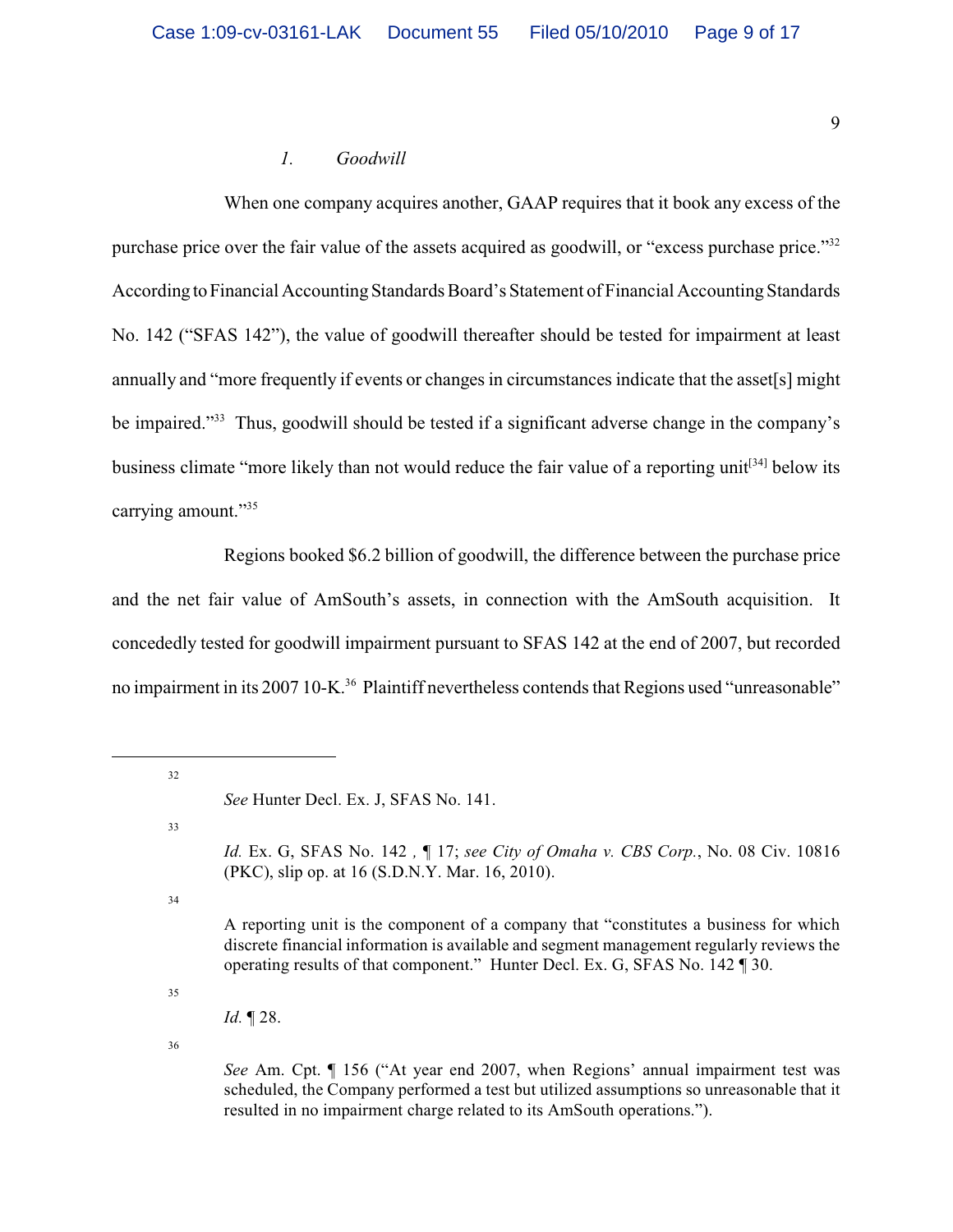assumptions and was required under SFAS 142 "to properly test for goodwill impairment, at the very latest, before issuing Regions' false and misleading Prospectus." He asserts that Regions' failure to do so "[d]espite the continued downward spiral in the financial markets . . . converted" its alleged compliance with GAAP into a false statement.<sup>37</sup>

There is a fundamental difficulty with plaintiff's theory. He quite understandably attempts to fit his claim with Sections 11 and 12 of the Securities Act rather than Section 10(b) of the Securities Exchange Act of 1934 (the "Exchange Act") and Rule 10b-5 thereunder because the Securities Act provisions, unlike Section 10(b) of the Exchange Act, do not require pleading proof of *scienter* in a case based upon a misstatement or omission of a material fact. The problem, however, is that the alleged overstatement of goodwill in the 2007 10-K and the incorporation of the figure in the Offering Documents without downward adjustment, even on plaintiff's theory, did not involve misstatements or omissions of material *fact*.

As noted previously, the goodwill reflected in the 2007 10-K was the excess of the acquisition price, an objective fact, over the fair value of AmSouth's assets at the time of the acquisition. The fair value of those assets, the majority of which consisted of the value of AmSouth's loan portfolio, however, was not a matter of objective fact. Those assets were not traded on the New York Stock Exchange or some other efficient market where the fair market value typically is the price at which a share or other asset is trading at any given moment. Nor has plaintiff pointed to any other objective standard of value. Rather, the value of such assets is a matter of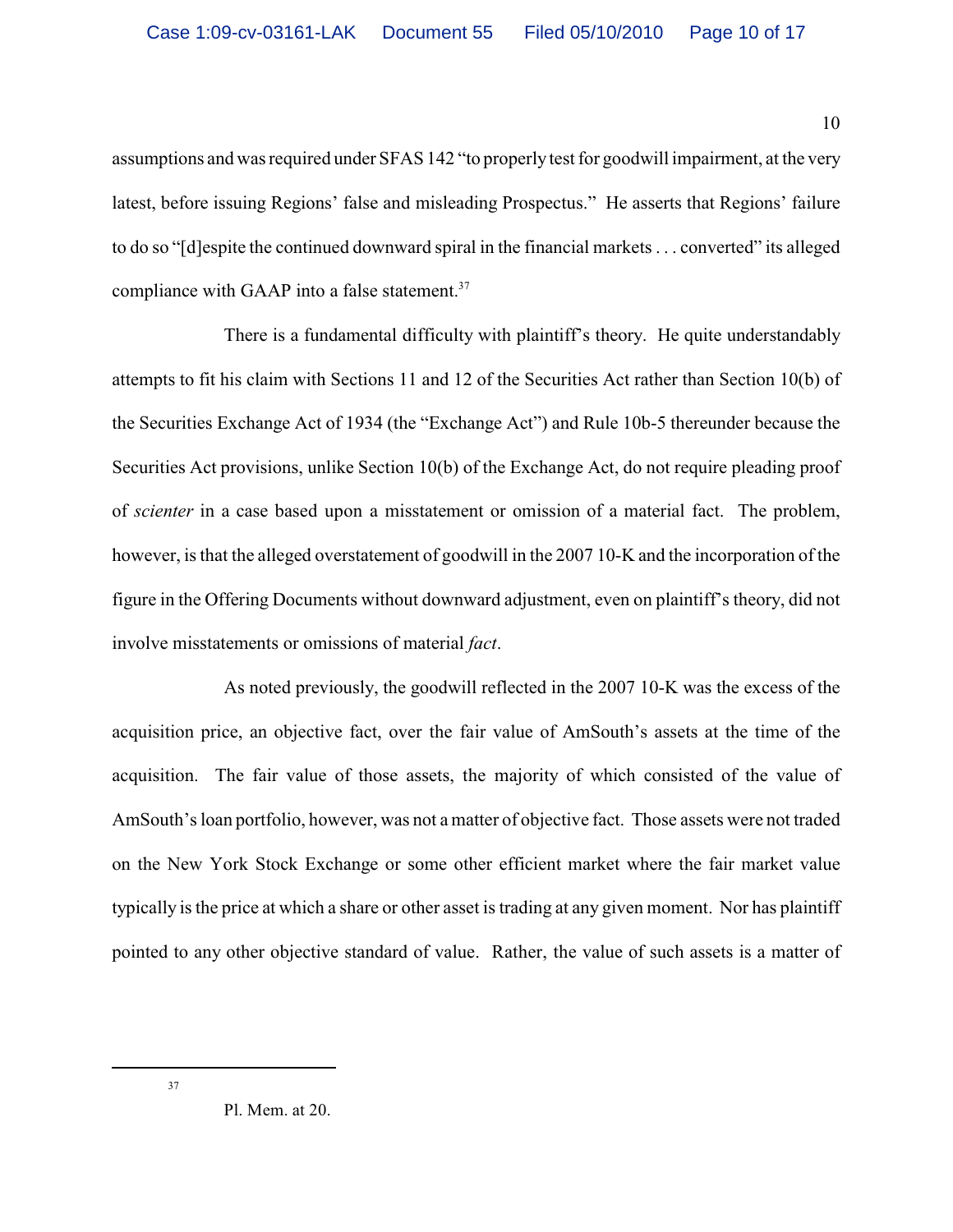judgment and opinion.<sup>38</sup>

This is quite significant. Given the lack of any objective or readily determinable value for the AmSouth assets acquired in the acquisition, "the question of material falsity" of the stated goodwill "is whether the representation was false – not because the value [was] 'wrong' in some empirical sense, but because" the financial statement in the 10-K did not reflect management's "honest opinion."<sup>39</sup>

The amended complaint does not allege that Regions' 10-K knowingly or recklessly misstated goodwill. Indeed, it specifically disclaims any such allegation,  $40$  obviously in an attempt to avoid pleading fraud and thereby triggering the enhanced pleading requirements of the PSLRA<sup>41</sup> and Rule  $9(b)$ .<sup>42</sup> And even if the pleading nevertheless were construed as alleging a deliberate overstatement, it would fail because it does not meet those requirements.

39

*Id.* at 363.

40

*See* Am. Cpt. ¶ 230 ("Plaintiff expressly excludes and disclaims any allegation that could be construed as alleging fraud or intentional or reckless misconduct, as this Count is based solely on theories of strict liability and negligence . . . .").

41

15 U.S.C. § 78u-4(b).

42

FED. R. CIV. P. 9(b).

<sup>38</sup>

*Fraternity Fund Ltd. v. Beacon Hill Asset Mgmt.*, LLC, 479 F. Supp. 2d 349, 361-63 (S.D.N.Y. 2007) (valuation of collateralized mortgage obligations not traded on regular exchange "considerably more a statement of opinion than a report of an objectively determinable fact"). *See Tsereteli v. Residential Asset Securitization Trust 2006-A8,* No. 08 Civ. 10637 (LAK), F. Supp. 2d , 2010 WL 816623, at \*4 (S.D.N.Y. Mar. 11, 2010) (appraisal or judgment as to real estate or loan value is "a subjective opinion based on the particular methods and assumptions the appraiser uses"); *In re Salomon Analyst Level 3 Litig.,* 373 F. Supp. 2d 248, 251-52 (S.D.N.Y.2005) (Lynch, J.) ("[V]aluation models depend so heavily on the discretionary choices of the modeler . . . that the resulting models and their predictions can only fairly be characterized as subjective opinions.").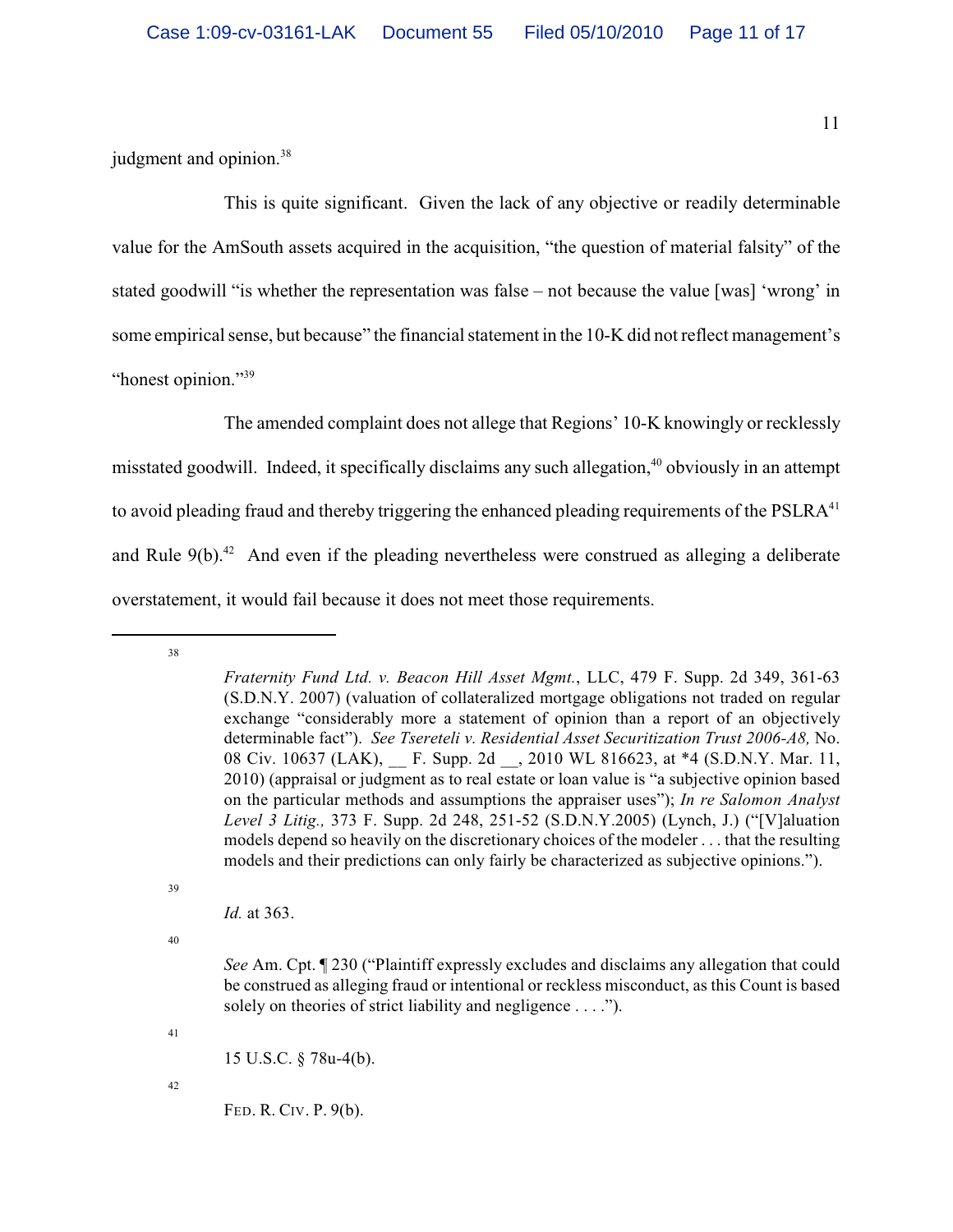12

The allegation that Regions violated the Securities Act by incorporating the 10-K in the Offering Documents without adjusting the stated goodwill downward in light of allegedly changing market conditions<sup>43</sup> yields to the same analysis. Regions was required by GAAP to test its goodwill if it thought that a significant adverse change in its business climate more likely than not had reduced the goodwill figure and to adjust the figure if the carrying amount of the assets exceeded their fair value.<sup>44</sup> But the goodwill stated on the balance sheet reflected judgments as to values that were not objectively determinable. The truth or falsity of that statement therefore was a matter of opinion.<sup>45</sup> In the absence of particularized allegations that management believed that the goodwill figure was materially overstated, the amended complaint is insufficient in this respect as a matter of law.<sup>46</sup>

43

Am. Cpt. ¶ 154.

44

SFAS No. 142. ¶¶ 17, 28.

45

Plaintiff's asserts courts have "rejected numerous times" the argument that goodwill is a matter of judgment or opinion. This is simply incorrect. The cases on which plaintiff relies have not addressed the issue and plainly are distinguishable. *See, e.g.*, *In re Vivendi Universal, S.A. Sec. Litig.*, 381 F. Supp. 2d 158 (S.D.N.Y. 2003).

46

*See, e.g.*, *City of Omaha,* slip op. at 17 (dismissing 10b-5 claim based on alleged misstatement of goodwill because "[t]he complaint does not cite to any knowledge by the defendants or event unique to the first quarter of 2008 that placed the defendants on notice of likely impairment to goodwill"); *City of Sterling Heights Police & Fire Ret. Sys. v. Vodafone Group Pub. Ltd. Co.*, 655 F. Supp. 2d 262, 269-70 (S.D.N.Y. 2009) (dismissing Section 10(b) claim where goodwill "impairment charge was contingent on the company's judgment about future events and its likely future income").

Plaintiff's claims that E&Y's audit opinion misstated that Regions' financial statements and E&Y's audits complied with GAAP and GAAS, respectively, are derivative of plaintiff's claims for misstatements of goodwill and loan loss reserves, and, in any event, insufficient as a matter of law.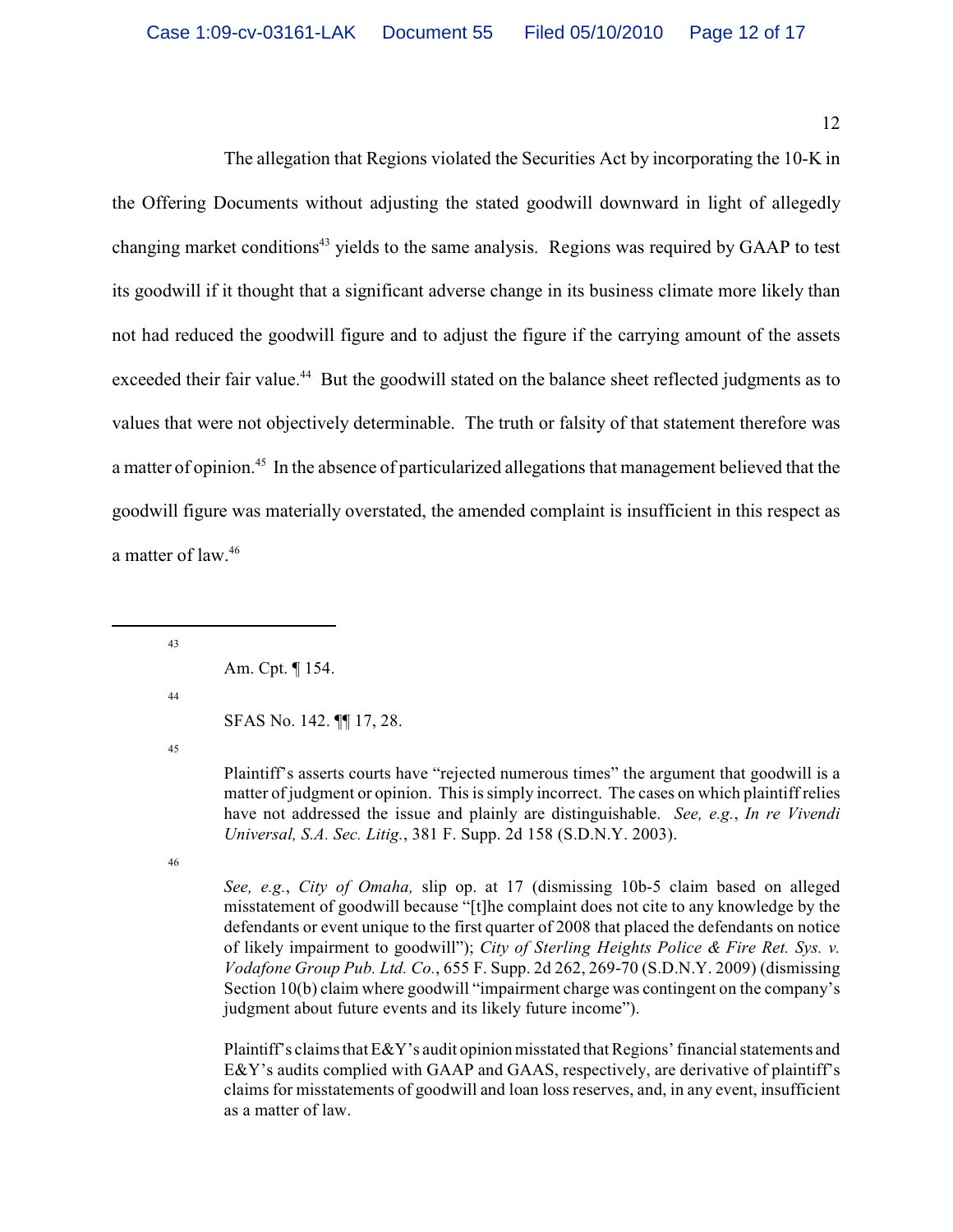13

Plaintiff's reliance on a June 17, 2008 letter from the SEC to Regions, in which the SEC allegedly "questioned the validity of Regions' goodwill balance" in connection with Regions' 2007 10-K, does not alter this conclusion. Its allegations about the SEC comment letter are misleading, as the SEC did not "question the validity of Regions' goodwill balance."<sup>47</sup> It instead requested that Regions disclose how it "determined that [its] goodwill balance [was] not impaired" in light of "the fact that [it had] been trading at a market value that is below [its] book value." Regions responded that its management had "determined that a potential buyer would offer a control premium for our business franchise that would adequately cover these differences between trading prices and book value."<sup>48</sup> The SEC replied that it had "no further comments."<sup>49</sup> In any event, Regions' correspondence with the SEC occurred nearly two months after the Offering. It therefore does not support an inference that Regions was aware that its goodwill was impaired at the time its alleged misstatements were made public.

#### *2. Loan Loss Reserves*

Plaintiff asserts also that the Offering Documents contained misstatements regarding Regions' loan loss reserves.<sup>50</sup>

47 Am. Cpt. ¶¶ 155, 157. 48 Hunter Decl., Ex. Y, at 4. 49 *Id.* Ex. Z. The SEC did request additional disclosures in future filings. *Id.* Ex. X, at 1-2. 50 *Id.* ¶¶ 164-85.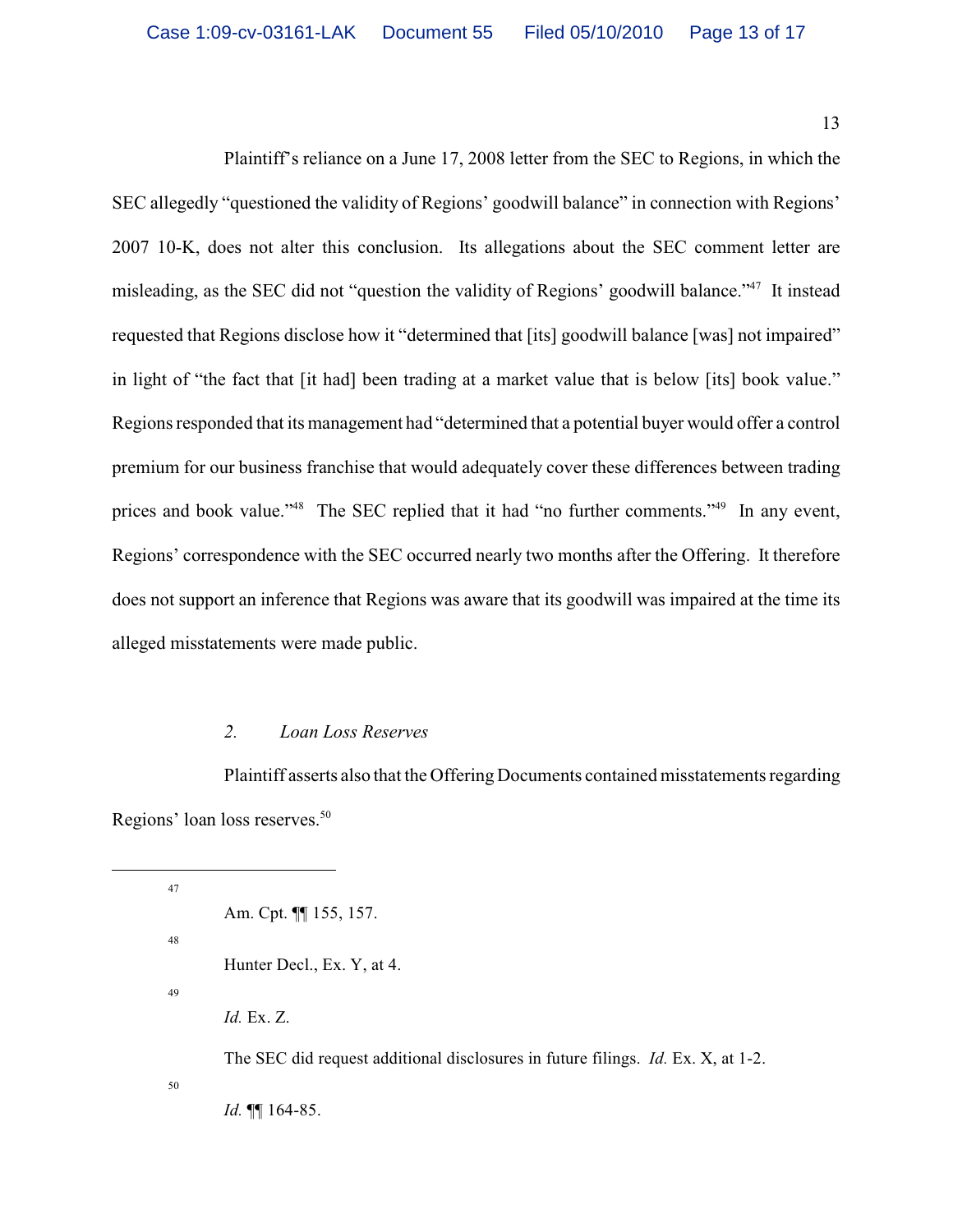14

Under GAAP, a company is required to have adequate reserves for estimated losses in connection with (1) loans specifically identified as being impaired and (2) loans with specific characteristics that indicate probable losses.<sup>51</sup> A company must reserve also for "estimated credit" losses inherent in the remainder of the portfolio based on current economic events and circumstances."<sup>52</sup> Loan loss reserves therefore reflect management's opinion as to the likelihood of future loan losses and their magnitude.<sup>53</sup>

The amended complaint alleges that its loan loss reserves "from the first quarter of 2007 through the first three quarters of 2008 were materially inadequate and did not reflect the high risk of loss inherent in its mortgage loan portfolio, which included AmSouth's ARMs [adjustable rate mortgages] from the over-stimulated Florida real estate lending market between 2004 and  $2006."$ <sup>54</sup>

Whether Regions had adequate reserves for its predicted loan losses is not a matter of objective fact. The reserves instead were statements of opinion by defendants as to the portion of the stated value of Regions' loans that would prove to be uncollectable. The complaint, however,

51

52

53

54

Am. Cpt. ¶ 168.

*Id.* ¶ 166.

*Id.* ¶ 167.

*First Nationwide Bank v. Gelt Funding Corp.*, 820 F. Supp. 89, 95 (S.D.N.Y. 1993) ("[T]he taking of loan loss reserves is based on managerial guesswork about the future."), *aff'd*, 27 F.3d 763 (2d Cir. 1994); *see also* Am. Cpt. ¶ 167 ("It is critical that loan loss allowance methodologies incorporate management's current judgments about the credit quality of the loan portfolio.") (quoting SEC Staff Accounting Bulletin No. 102); *Id.* ¶ 174 ("The important consideration is whether the allowance reflects an estimate of probable losses . . . .") (quoting Emerging Issues Task Force Topic No. D-80).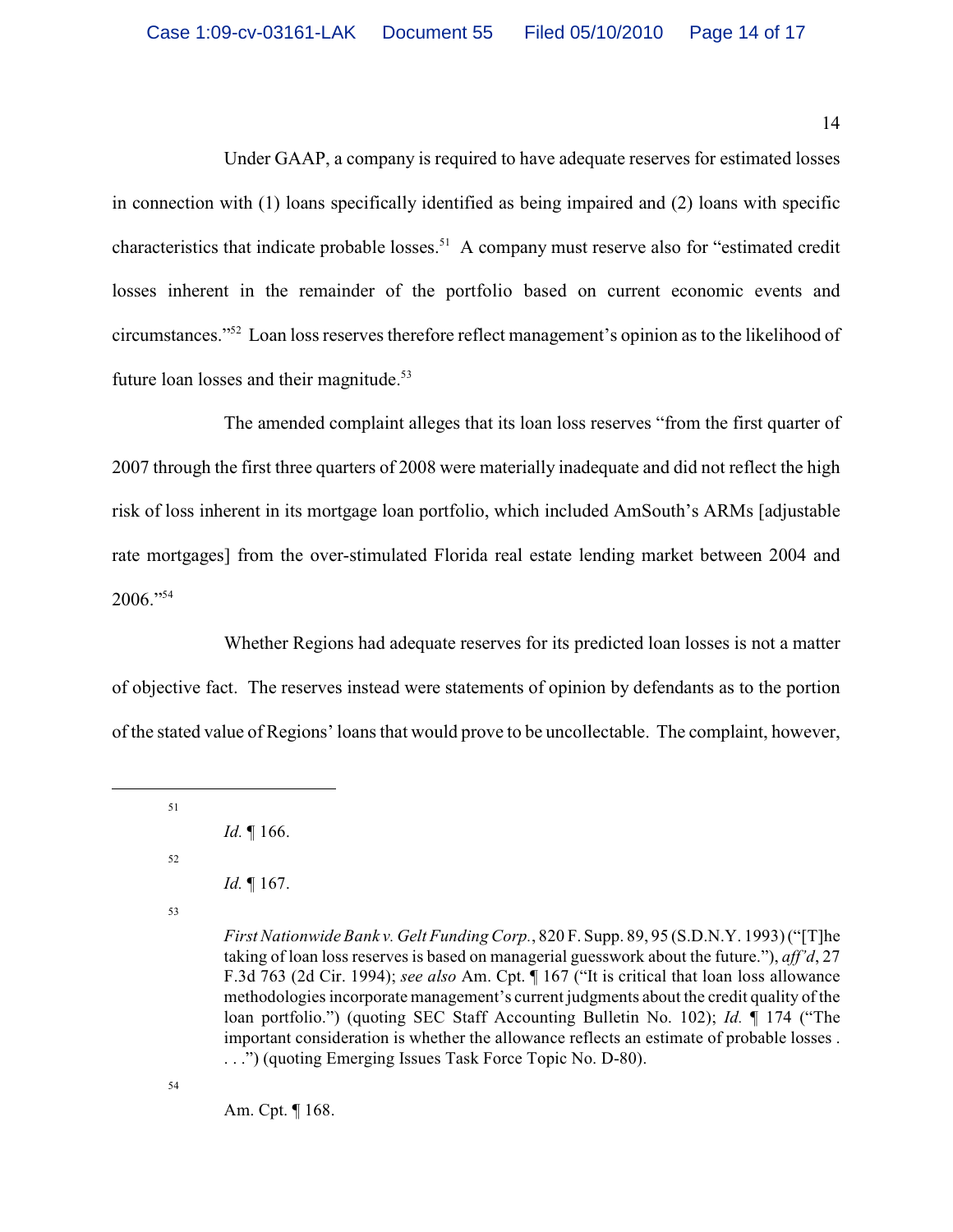is devoid of any allegation that defendants did not truly hold those opinions at the time they were made public.<sup>55</sup> Plaintiff indeed disclaims any allegation that defendants knowingly or recklessly misstated Regions' loan loss reserves. 56

Plaintiffs conclusory allegations that Regions' provision for loan losses was "woefully

inadequate" and did not comply with GAAP therefore are insufficient to state a claim.

55

*See* Am. Cpt. ¶ 230 ("Plaintiff expressly excludes and disclaims any allegation that could be construed as alleging fraud or intentional or reckless misconduct, as this Count is based solely on theories of strict liability and negligence . . . .").

Plaintiff contends that it is not required to plead the "subjective falsity" of statements concerning loan losses. Pl. Mem. at 24 (citing *In re Wash. Mut. Inc. Sec. Litig.*, 259 F.R.D. 490 (W.D. Wash. 2009)). Plaintiff's assertion, however, is singularly unpersuasive for the reasons already stated. Moreover, it conflicts with abundant case law in this Circuit. *See, e.g.*, *In re CIT Group, Inc. Sec. Litig.*, 349 F. Supp. 2d 685, 689 (S.D.N.Y. 2004) ("[S]tatements about defendants' belief in the adequacy of loan loss reserves could be actionable [under the Securities Act] if it is alleged that defendants did not actually believe that loan loss reserves were adequate, or if defendants had no reasonable factual basis for their belief.") (citing *Virginia Bankshares, Inc. v. Sandberg*, 501 U.S. 1083, 1092-93 (1991)); *Hinerfield v. United Auto Group*, No. 97 Civ. 3533 (RPP), 1998 WL 397852, at \*7 (S.D.N.Y. July 15, 1998) (Securities Act claim failed because "[t]he Complaint's allegations that the defendants knew or should have known about the inadequacy of the reserves are conclusory and unsupported by additional factual allegations . . . to support an inference that this failure was the result of anything but inaccurate forecasting or unforeseen circumstances.") (internal citation omitted); *see also Shields v. Citytrust Bancorp, Inc.*, 25 F.3d 1124, 1129 (2d Cir. 1994) ("[Plaintiff] does not allege facts that would give rise to a strong inference that defendants knew or recklessly disregarded the fact that the loan loss reserve was inadequate, or that continuing erosion of the real estate market would render the loan portfolio precarious, or that the outlook was poor."); *Denny v. Barber*, 576 F.2d 465, 470 (2d Cir. 1978); *Ciresi v. Citicorp.*, 782 F. Supp. 819, 821 (S.D.N.Y. 1991) ("[T]he claim that the defendants did not plan their loan reserves properly is essentially a claim that defendants mismanaged the company. If well-pled, allegations of mismanagement are not actionable under section 10(b) of the federal securities laws."), *aff'd*, 956 F.2d 1161 (2d Cir. 1992); *cf. In re IBM Corp. Sec. Litig.*, 163 F.3d 102, 107 (2d Cir. 1998); *DiLeo v. Ernst & Young*, 901 F.2d 624, 626 (7th Cir. 1990).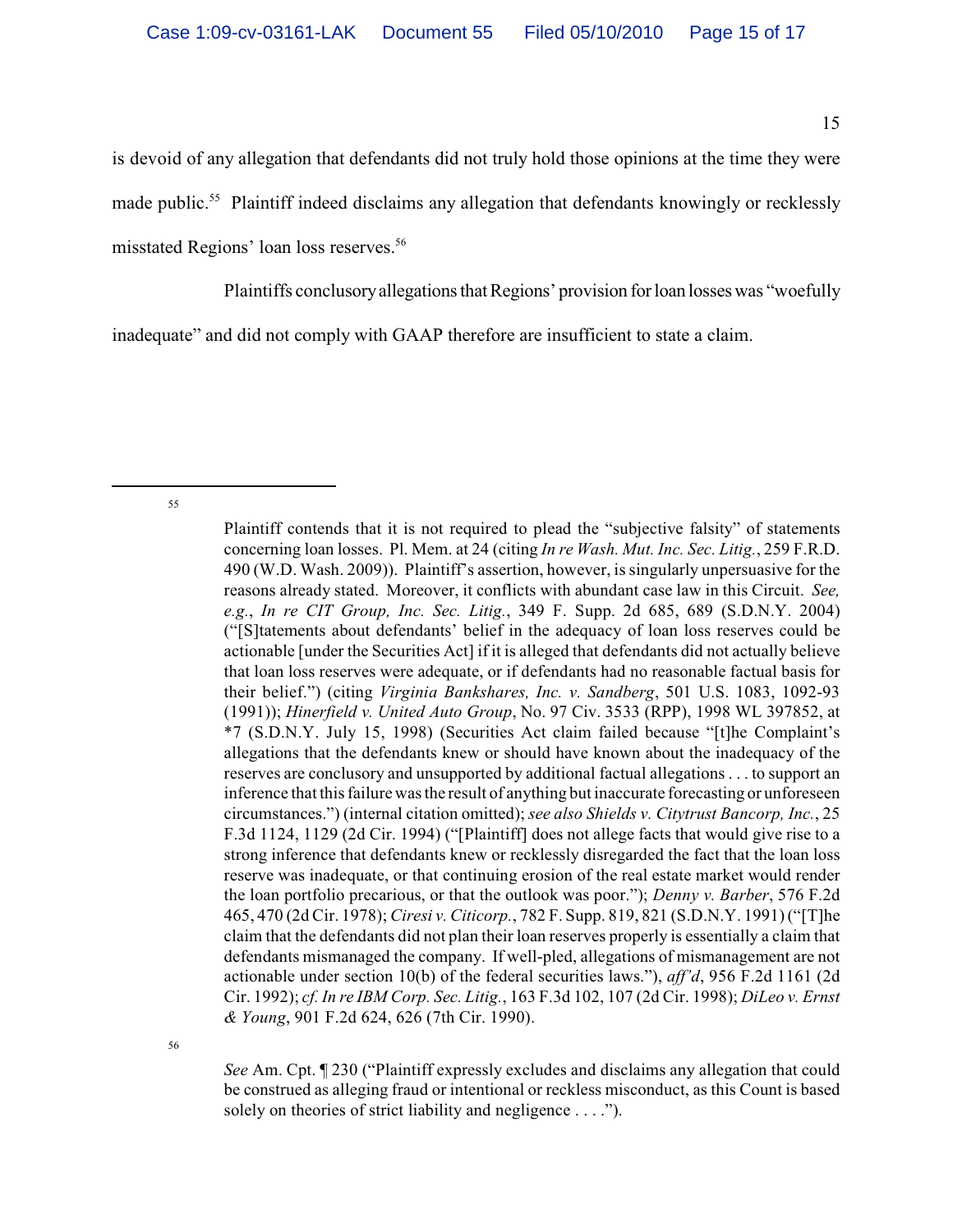# *B. Sarbanes-Oxley Certifications and Regions' Internal Controls*

The amended complaint alleges that the Offering Documents contained "false and misleading" SOX certifications based on Regions' allegedly overstated goodwill and underestimated loan loss reserves.<sup>57</sup> Plaintiff asserts that the Offering Documents "misled investors regarding the effectiveness of" the Company's internal controls pursuant to SOX because "Regions lacked adequate controls to ensure that its goodwill was properly tested for impairment, and whether its loan loss reserves properly accounted for . . . 'stressed' loans on the Company's books."<sup>58</sup>

These allegations are duplicative of plaintiff's claims for misstatements of goodwill and loan loss reserves and, in any case, are unsupported by appropriate facts. They therefore are insufficient to state a claim.

# *III. Section 15*

To establish a claim under Section 15 of the Securities Act, a plaintiff must allege (1) a primary violation of the Section 11 or 12(a) by a controlled person or entity, and (2) direct or indirect control by the defendant of the alleged primary violator.<sup>59</sup> As discussed, plaintiff has failed to allege a primary violation of Section 11 or 12(a). In consequence, plaintiff's Section 15 claim also fails.

57

58

*See, e.g.*, Am. Cpt. ¶¶ 106, 190.

Pl. Mem. at 26.

*See, e.g.*, *In re Morgan Stanley Info. Fund Sec. Litig.*, 592 F.3d at 358-59*,* 366; *SEC v. First Jersey Sec., Inc.*, 101 F.3d 1450, 1472 (2d Cir. 1996); *Garber v. Legg Mason, Inc.*, 537 F. Supp. 2d 597, 618 (S.D.N.Y. 2008).